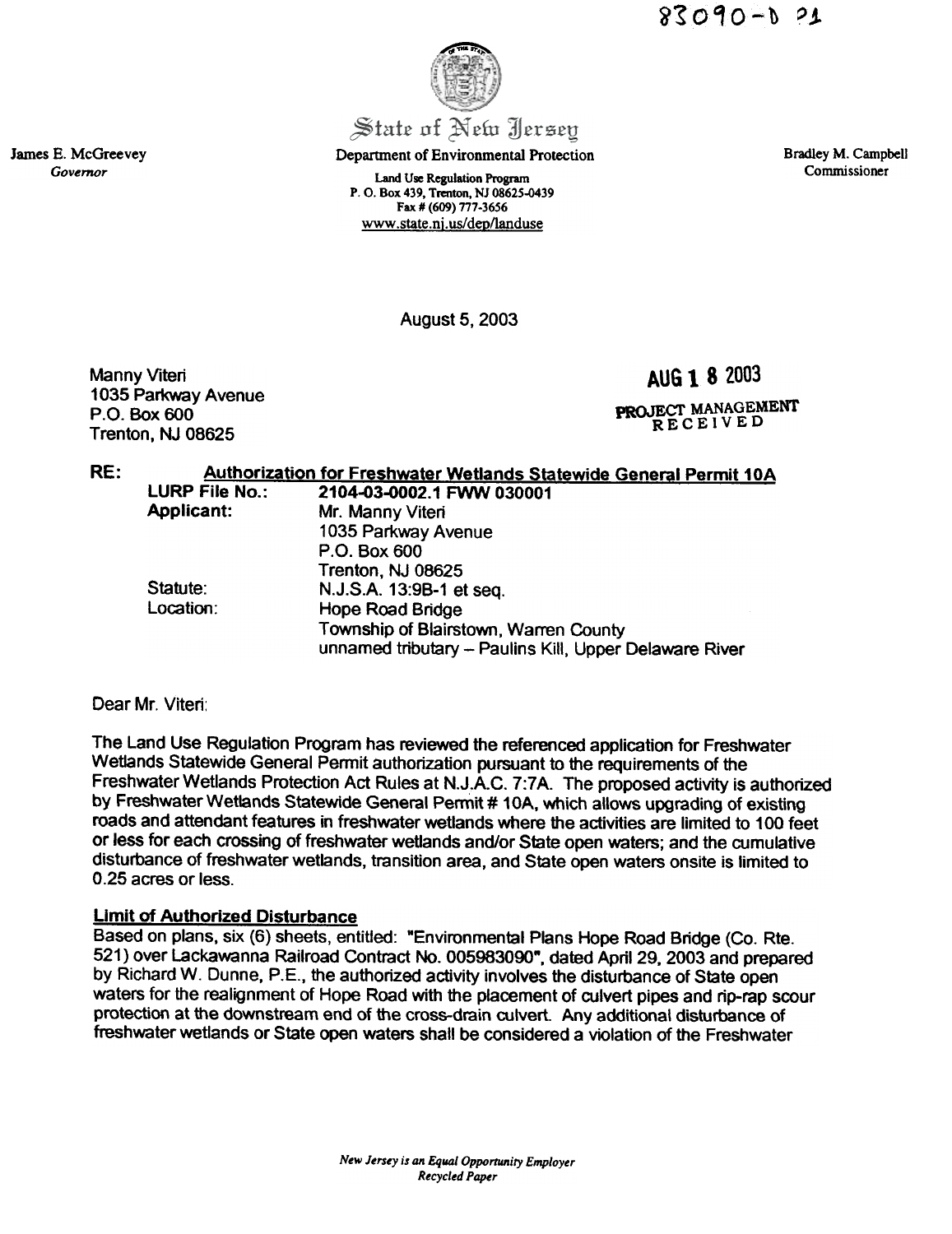Page two NJDEP File No. 2104-03-0002.1 FWW 030001 Hope Road

Wetlands Protection Act unless the activity is exempt or a permit is obtained prior to the start of the disturbance from the Land Use Regulation Program.

### Permit Conditions

The activities allowed by this authorization shall comply with the following conditions. Failure to comply with these conditions shall constitute a violation of the Freshwater Wetlands Protection Act (N.J.S.A. 13:98-1 et seq.).

#### Special Conditions

- 1) The total amount of disturbance associated with this authorization shall not exceed 0.15 acres of wetlands and 0.424 acres of transition area (access waiver).
- 2} Any discharge of dredged or fill material shall consist of clean, suitable material free from toxic pollutants (see 40 CFR 401) in toxic amounts, and shall comply with all applicable Department rules and specifications regarding use of dredged or fill material.
- 3) The riprap apron shall be keyed into the hillside with a 12" x 12" toe at the outside edge.
- The activities as shown on the above-referenced plans which show approximately 30 cubic yards of rip-rap to be installed below the top of bank as energy dissipation are hereby approved under this Freshwater Wetlands General Permit #10A. According to the eligibility requirements for the general permit #1 OA, the amount of rip-rap or other energy dissipating material used shall be the minimum necessary to prevent erosion, and shall not exceed 200 cubic yards of fill below the top of bank or high water mark, unless a larger amount is required in order to comply with the Standards for Soil Erosion and Sediment Control in New Jersey at N.J.A.C. 2:90. 4\
- 5) The rehabilitation of the existing Hope Road Bridge over the former Delaware, Lackawanna, and Western Railroad New Jersey Cut-Off and the design, character, and construction of the proposed parallel new roadway bridge shall be responsive to the recommended treatments described in the Secretary of the Interior's Standards for the Treatment of Historic Properties (Standards),
- a) A preservation covenant or maintenance agreement for the existing Hope Road Bridge shall be executed, and
- b) The NJ Department of Transportation shall consult with and afford the NJ Historic Preservation Office an opportunity to review and approve a complete set of project plans and specifications for conformity with the Standards prior to the conclusion of design and the initiation of the construction bidding process,
	- i. Review for conformity with the Standards shall take into consideration, The new bridge's compatibility with the character, configuration, and materials (concrete arch), texture (including rustification), and workmanship of the main span and the materials, configuration, and treatments of the parapets and/or railings,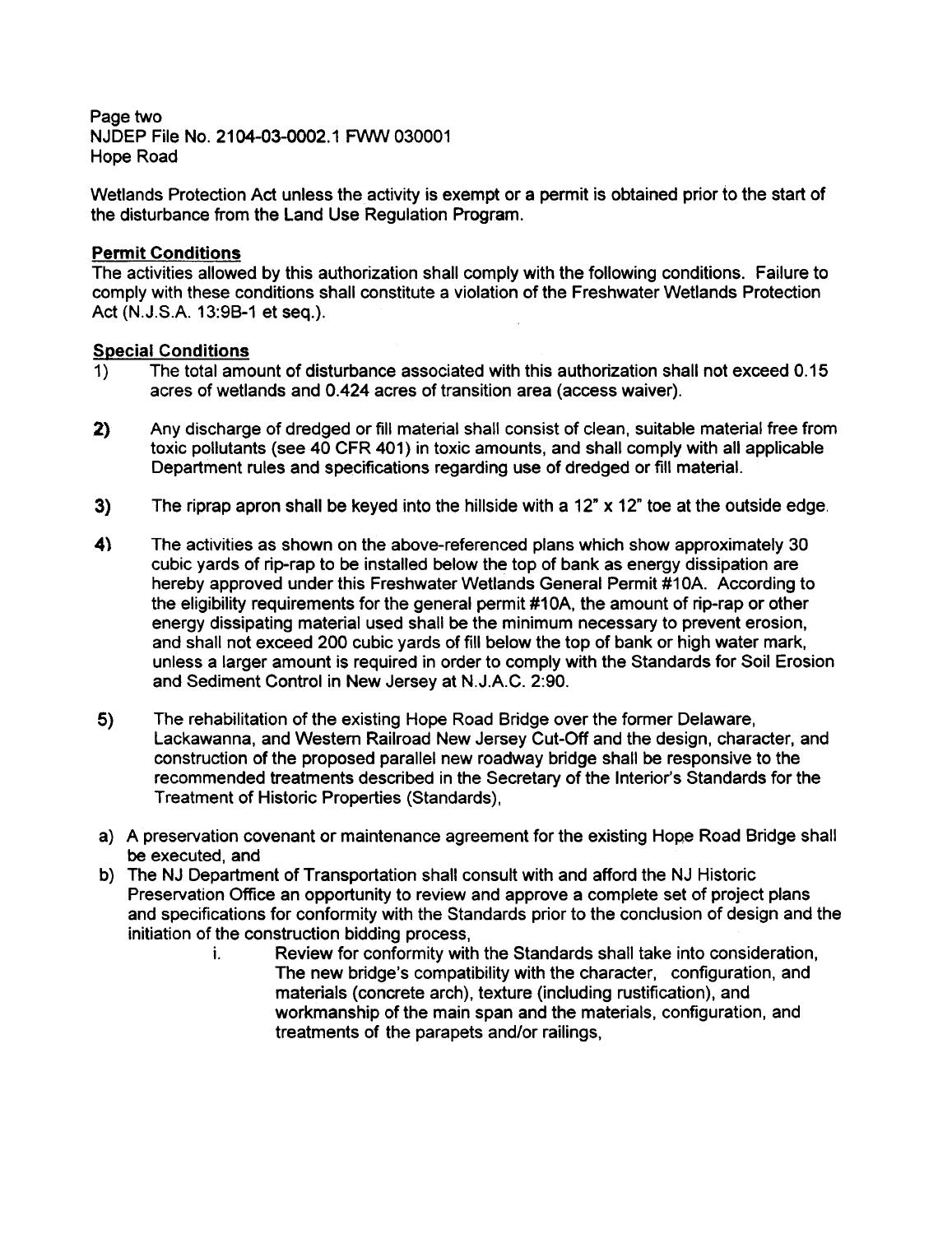#### Page three NJDEP File No. 2104-03-0002.1 FWW 030001 Hope Road

The rehabilitation of the historic bridge will consider character, materials, durability, and workmanship. ii.

In addition to the conditions noted at N.J.A.C. 7:7A 9.2 and 9.3, the following general\_conditions must be met for the activity authorized under these Statewide General Permits:

### General conditions:

- 1) All fill and other earth work on the lands encompassed within this permit authorization shall be stabilized in accordance with "Standards for Soil Erosion and Sediment Control in New Jersey" to prevent eroded soil from entering adjacent waterways or wetlands at any time during and subsequent to construction.
- 2) This permit is revocable in accordance with NJDEP regulations and State law.
- 3) The issuance of this permit shall not be deemed to affect in any way other actions by the Department on any future application.
- 4) The activities shown on the approved plans shall be constructed and/or executed in conformity with any notes and details on said plans and any conditions stipulated herein.
- 5) No change in plans or specifications shall be made except with the prior written permission of the Department.
- 6) The granting of this authorization shall not be construed in any way to affect the title or ownership of the property, and shall not make the Department or the State a party in any suit or question of ownership of the property.
- 7) This permit is not valid and no work shall be undertaken pursuant to this authorization until all other required federal, state, and local approvals, licenses and permits necessary for commencement of work onsite have been obtained.
- 8) A complete, legible copy of this permit shall be kept at the work site and shall be exhibited upon request of any person.
- 9) The permittee shall allow the Program the right to inspect the construction site and also shall provide the Bureau of Coastal and Land Enforcement, NJDEP (P.O. Box 401,  $4<sup>th</sup>$  Floor, Trenton, NJ 08625-0401) with written notification 7 days prior to the start of the authorized work.
- 10) This authorization is valid for five years from the date of this letter unless more stringent standards are adopted by rule prior to this date.

#### Water Quality Certificate:

This letter of authorization to conduct a regulated activity in a wetland or open water includes the Program's approval of a Water Quality Certificate for these activities.